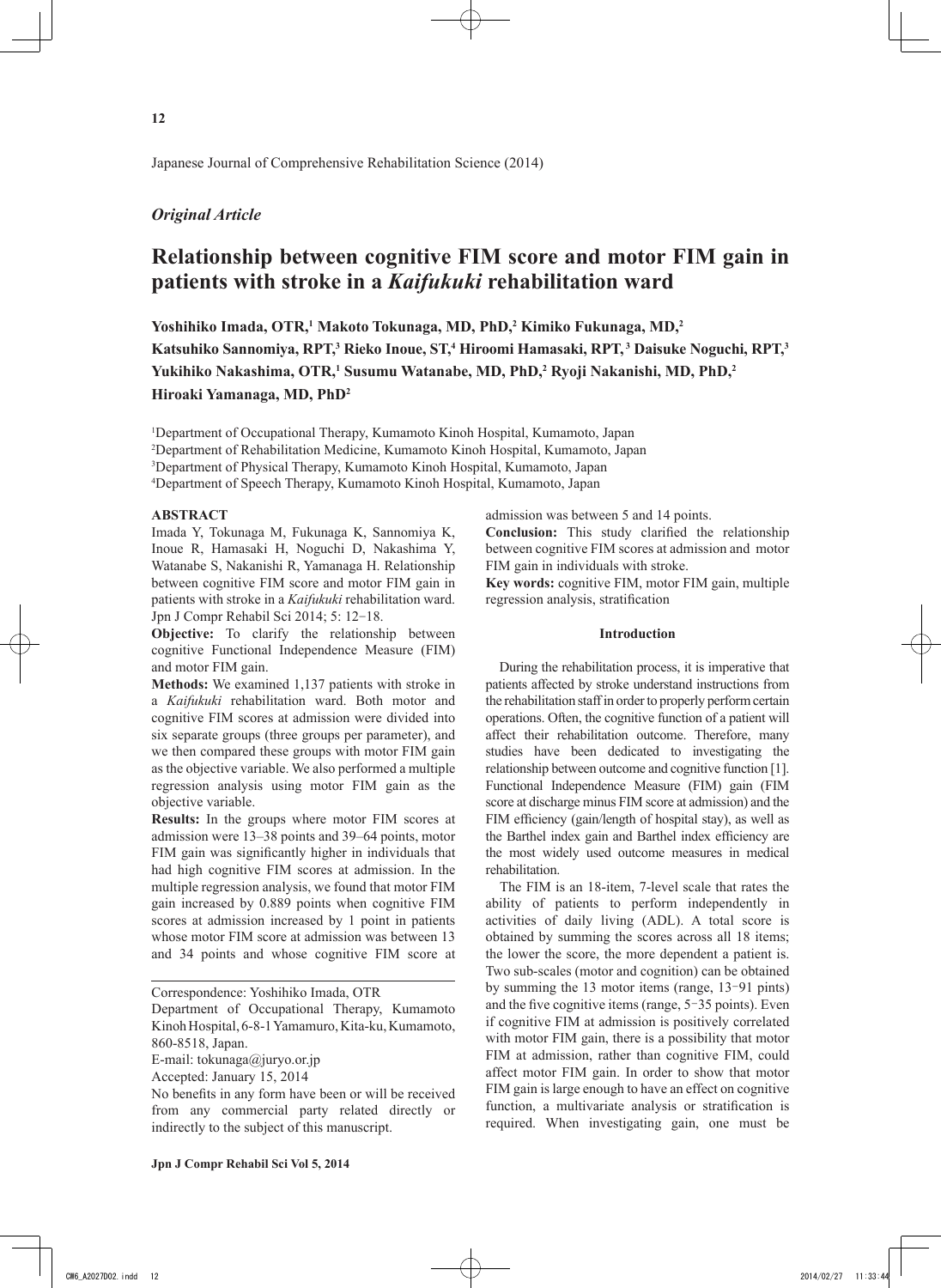cautious of the ceiling effect since the gain becomes smaller when a patient's ADL is high at admission. For example, a patient with a motor FIM score of 90 points at admission would only be able to obtain a maximum gain of 1-point. Moreover, the previous reports that have concluded that motor FIM gain is large enough when cognitive function is good in patients with stroke were all conducted overseas [2-5] with the exception of one report [6]coming from a hospital in Japan. This is a problem because foreign countries differ in their health care systems when compared to the systems that are employed at rehabilitation hospitals in Japan. However, a group from Japan [7] recently used national data from *Kaifukuki* rehabilitation wards to show that patients with dementia receive significantly less rehabilitation and are significantly older in age when compared to patients without dementia. Interestingly, this group saw that there was no significant difference between the two groups in motor FIM gain [7].

Our study objective was to determine whether cognitive FIM score at admission could affect motor FIM gain in severely disabled patients in the *Kaifukuki* rehabilitation ward.

#### **Methods**

In this retrospective epidemiological study, we examined 1,137 patients with stroke in the *Kaifukuki*  rehabilitation ward of Hospital A; these patients had received prior treatment in acute phase hospitals. Patients were admitted between April 1, 2008 and July 16, 2013. Except for subarachnoid hemorrhage, patients were included in this study if they were admitted to the hospital after 7 days of stroke onset, but were excluded if they were admitted 60 days after onset. Additionally, patients were included if their length of stay was more than 14 days, but were excluded if their stay exceeded 180 days. Patients who had died in the hospital were excluded from the current study. Table 1 shows the clinical characteristics of the 1,137 cases. All the data required for this study were submitted to the database without any missing values. With the exception of a shorter duration of stroke onset to admission, patients used in our study were similar to patients incorporated into the national survey of the *Kaifukuki* rehabilitation wards [8].

Personal information examined in this study was processed in a manner that no individuals were identifiable, and this study was conducted in accordance with the regulations of the Clinical Research Ethics Committee of the hospital.

*Study 1: Relationship between FIM at admission and FIM gain*

In order to assess the relationship between motor FIM score at admission and motor FIM gain, patients were divided into 20 groups based on their initial motor FIM scores at admission. Since motor FIM scores range from 13 to 91 points, we divided groups using increments of 4 for the first 1-19 groups (scores from 13 to 16 points, 17 to 20 points, 21 to 24 points, etc.) and used an increment of 3 for the last 3 groups (81-84 points, 85-88 points, and 89-91 points) (see Table 2a). In order to assess the relationship between cognitive FIM at admission and cognitive FIM gain, we divided patients into eight groups based on their cognitive FIM scores at admission. Since cognitive FIM scores range from 5 to 35 points, we used a similar method as described above and divided groups using increments of 4 for the first 7 groups (5-8 points, 9-12 points, etc.) and increments of 3 for the last group (33-35 points) (see Table 2b).

**Table 1.** Clinical characteristics of subjects in this study compared with national survey.

|                                            | This study             | National survey [8]        |
|--------------------------------------------|------------------------|----------------------------|
| Number of patients                         | 1,137                  | 14,011                     |
| <b>Sex</b>                                 | Males 698, females 439 | 56.8% males, 43.2% females |
| Infarction, hemorrhage                     | 728 cases, 409 cases   |                            |
| Age                                        | $68.7 \pm 14.0$        | 72.0                       |
| Duration from onset of stroke to admission | $21.2 \pm 10.4$        | 36.6                       |
| Length of hospital stay                    | $80.3 \pm 40.1$        | 89.4                       |
| Motor FIM score at admission               | $49.4 \pm 25.9$        |                            |
| Cognitive FIM score at admission           | $23.0 \pm 9.4$         |                            |
| Total FIM score at admission               | $72.3 \pm 33.3$        | 68.4                       |
| Motor FIM score at discharge               | $67.8 \pm 24.4$        |                            |
| Cognitive FIM score at discharge           | $26.5 \pm 8.4$         |                            |
| Total FIM score at discharge               | $94.3 \pm 32.7$        | 85.8                       |
| Motor FIM gain                             | $18.4 \pm 15.5$        |                            |
| Cognitive FIM gain                         | $3.5\pm4.5$            |                            |
| Total FIM gain                             | $22.0 \pm 18.3$        | 17.4                       |

FIM, Functional Independence Measure; number, mean ± standard deviation.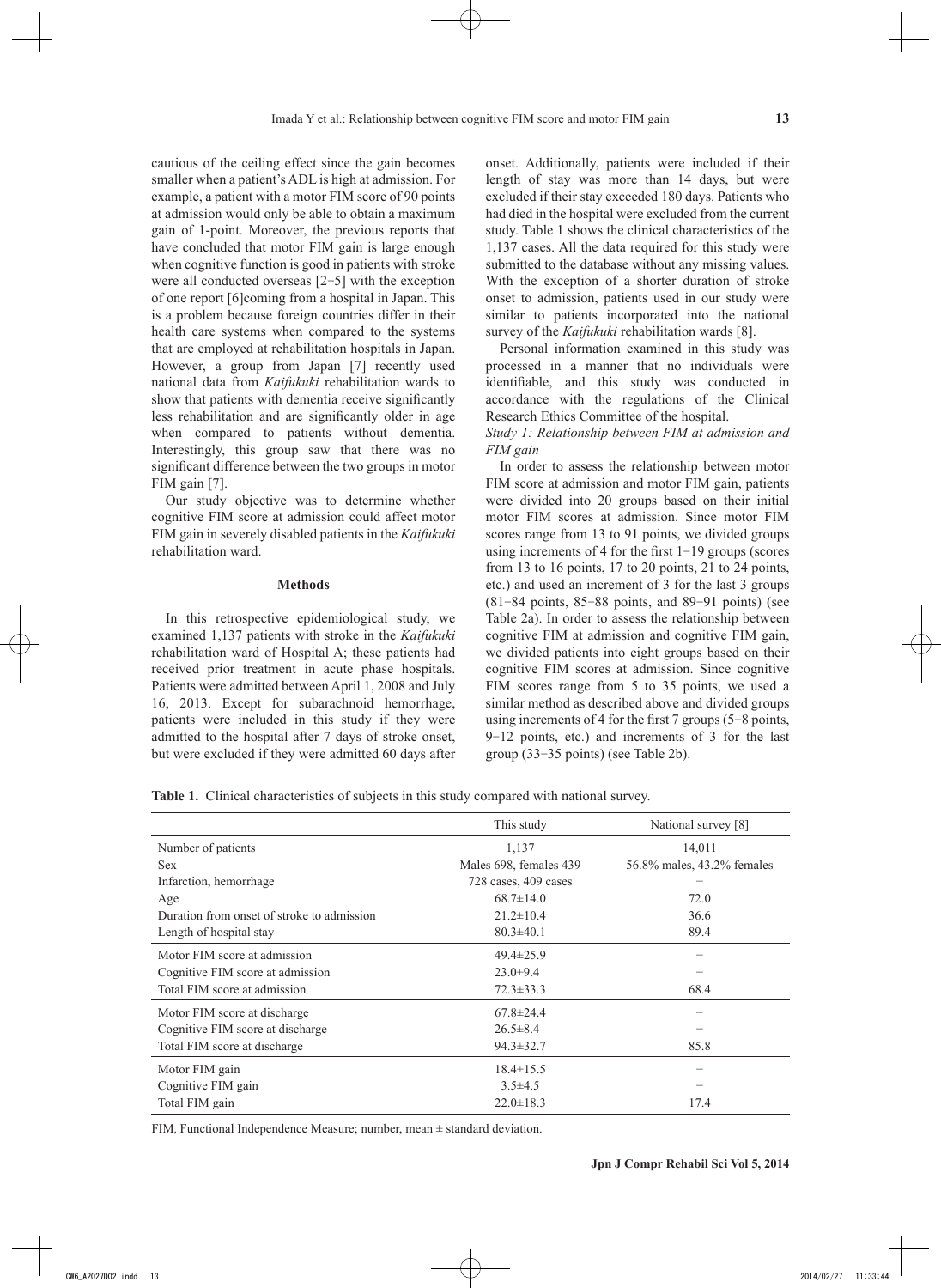| Motor FIM                                                                                                    |  |  |  |  |  |  | 13-17-21-25-29-33-37-41-45-49-53-57-61-65-69-73-77-81-85-89-                                    |  |  |  |  |
|--------------------------------------------------------------------------------------------------------------|--|--|--|--|--|--|-------------------------------------------------------------------------------------------------|--|--|--|--|
| score at admission 16 20 24 28 32 36 40 44 48 52 56 60 64 68 72 76 80 84 88 91                               |  |  |  |  |  |  |                                                                                                 |  |  |  |  |
| Number of patients 187 61 42 42 30 47 46 47 57 42 56 45 48 51 40 49 61 54 83 49                              |  |  |  |  |  |  |                                                                                                 |  |  |  |  |
| Mean                                                                                                         |  |  |  |  |  |  | 15.5 25.8 26.4 31.2 32.4 32.7 28.7 28.1 27.6 26.7 25.2 18.6 20.1 16.4 13.3 10.6 8.3 5.6 3.3 0.4 |  |  |  |  |
| Standard deviation 17.8 16.5 20.7 18.9 16.3 14.4 15.9 12.4 11.2 9.9 7.4 10.5 5.8 5.6 5.0 4.2 2.7 2.7 1.7 0.7 |  |  |  |  |  |  |                                                                                                 |  |  |  |  |

**Table 2**. Relationship between FIM gain and FIM at admission. **a Motor FIM gain**

**b Cognitive FIM gain**

| Cognitive FIM 5- 9- 13- 17- 21- 25- 29- 33-        |  |                                 |  |  |  |
|----------------------------------------------------|--|---------------------------------|--|--|--|
| score at admission 8 12 16 20 24 28 32 35          |  |                                 |  |  |  |
| Number of patients 122 91 96 114 127 157 222 208   |  |                                 |  |  |  |
| Mean                                               |  | 4.8 6.7 6.9 6.3 3.9 3.1 1.7 0.4 |  |  |  |
| Standard deviation 5.1 6.6 5.6 4.5 4.1 3.1 2.0 1.0 |  |                                 |  |  |  |

#### *Study 2: Correlation detection*

The Spearman's rank correlation coefficient was used to examine the relationship between motor FIM score at admission and cognitive FIM score at admission. A significance level of less than 5% was adopted. We also investigated the relationship, between motor FIM score at admission and motor FIM gain, between cognitive FIM score at admission and cognitive FIM gain, and between cognitive FIM score at admission and motor FIM gain. From the results of Study 1, motor FIM gain was largest in the group where motor FIM at admission scores were 33-36 points. In order to further explore the relationship between motor FIM at admission and motor FIM gain, we divided motor FIM scores at admission into 2 groups: scores of 13-34 points (where a positive relationship between motor FIM at admission and motor FIM gain was expected) and scores of 35-91 points (where a negative relationship was expected). We also observed that cognitive FIM gain was the largest in the group where cognitive FIM at admission scores were 13–16 points. Therefore, in order to further investigate the relationship between cognitive FIM at admission and cognitive FM gain, we divided cognitive FIM at admission scores into two groups: 5-14 points and 15-35 points. *Study 3: Motor FIM gain stratified into nine groups*

Motor FIM scores at admission were divided into three groups  $(13-38 \text{ points}, 39-64 \text{ points}, \text{ and } 65-91 \text{)}$ points). For the first two groups, we used increments of 26 points while the last group had an increment of 27 points. We also divided cognitive FIM scores at admission into three groups (5-14 points, 15-24 points, and 25-35 points). For these divisions, we used an increment of 10 for the first two groups and an increment of 11 for the last group. Using the Kruskal-Wallis test, we then wanted to explore whether there was a significant difference in motor FIM gain among the three groups of cognitive FIM at admission scores  $(5-14 \text{ points}, 15-24 \text{ points}, \text{ and } 25-35 \text{ points})$  for patients with motor FIM scores at admission of 13–38 points (significance level was less than 5%). The same test was done for patients with motor FIM scores at admission of 39-64 points and 65-91 points.

*Study 4: Multiple regression analysis for motor FIM gain*

We did a variable selection multiple regression analysis in order to exclude the effect of confounding factors. Age, duration from onset of stroke to admission, length of hospital stay, motor FIM score at admission, and cognitive FIM scores at admission were selected as the explanatory variables (F-static  $\geq 2$ ) was selected as a valid explanatory variable) while motor FIM gain was set as the objective variable. Similar to Study 2, a multiple regression analysis was performed separately on four groups; two groups of motor FIM scores at admission (5-14 points and 15- 35 points) and two groups of cognitive FIM scores at admission (13-34 points and 35-91 points).

#### **Results**

We found a relationship between motor FIM at admission and motor FIM gain (Fig. 1a) that exhibited a mountain-shaped form, which was not linear. The average value of the motor FIM gain was the greatest (32.7 points) in the group of motor FIM scores at admission of 33-36 points (Table 2a). We also observed the mountain-shaped form between cognitive FIM at admission and cognitive FIM gain (Fig. 1b), where the mean value of cognitive FIM gain (6.9 points) was the greatest (6.9 points) in the group of cognitive FIM scores at admission of 13-16 points (Table 2b).

There was a strong relationship between cognitive FIM at admission and motor FIM at admission (correlation coefficient 0.714,  $p < 0.001$ ) (Table 3). When patients were divided into two groups based on FIM scores at admission to assess the relationships between motor FIM at admission and motor FIM gain and between cognitive FIM at admission and cognitive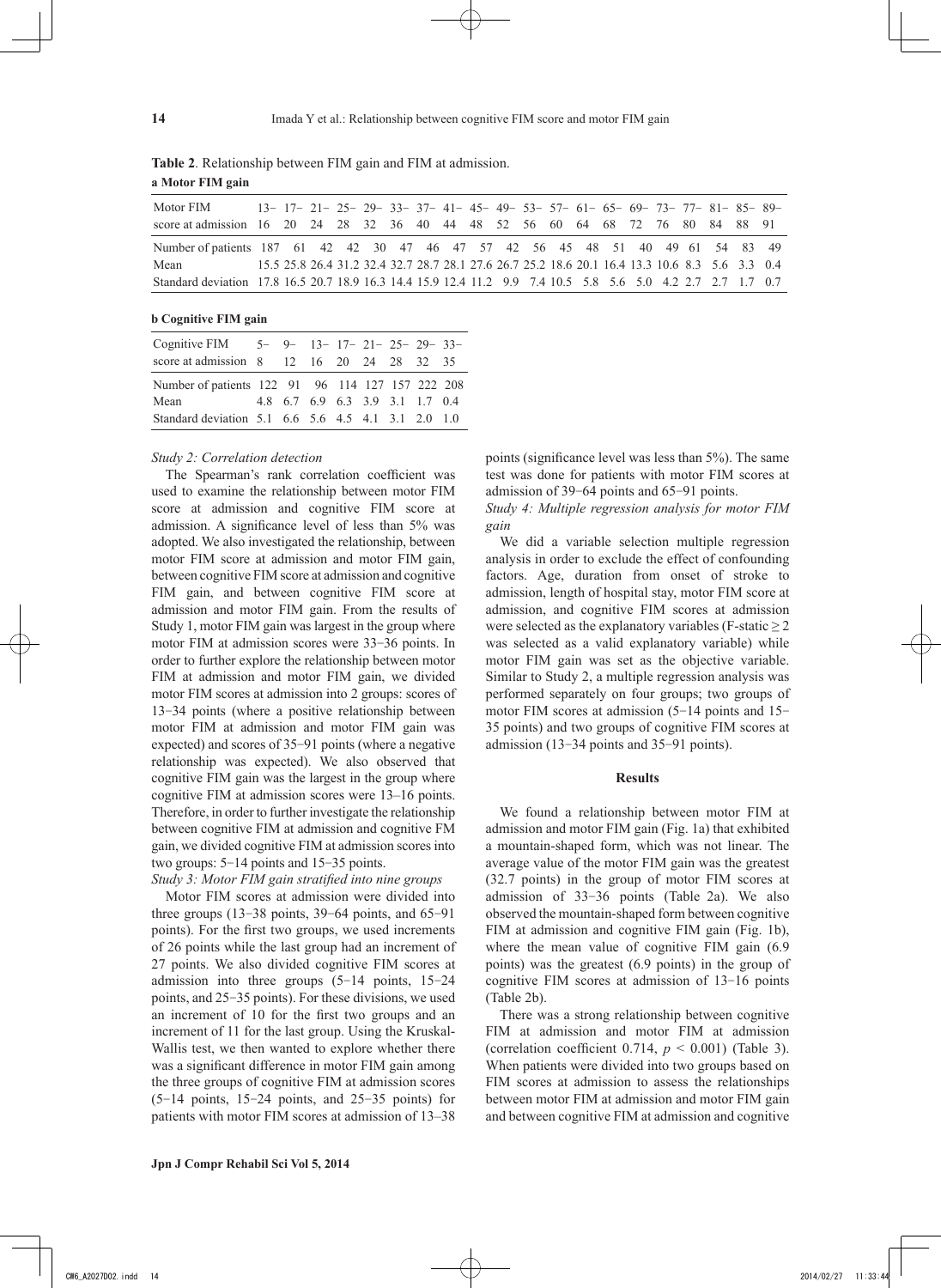

**Figure 1a.** Relationship between motor FIM gain and motor FIM at admission.

**Figure 1b.** Relationship between cognitive FIM gain and cognitive FIM at admission.

●: each patient.

FIM gain, the correlation coefficient was negative in the group of patients where FIM scores at admission were low and positive in the group of patients where FIM scores at admission were high. When all patients were included in the analysis (i.e., no separation into groups), the correlation coefficient was negative (FIM gain was low when FIM at admission was high). The correlation coefficient between motor FIM scores at admission and motor FIM gain was greater than that between cognitive FIM scores at admission and cognitive FIM gain. We found no relationship between cognitive FIM scores at admission and motor FIM gain.

In the group where motor FIM scores at admission were 13-38 points, motor FIM gain among the three groups based on cognitive FIM scores at admission  $(5-14 \text{ points}, 15-24 \text{ points}, \text{ and } 25-35 \text{ points})$  was significantly greater when cognitive FIM at admission was higher (Figure 2). Additionally, in the group where motor FIM scores at admission were 39-64 points, motor FIM gain was significantly higher when cognitive FIM at admission was high. However, when motor FIM scores at admission were 65-91 points, no significant difference in motor FIM gain was observed among the three groups based on cognitive FIM scores at admission.

Table 4 shows the results of the variable selection regression analysis when motor FIM gain was used as the objective variable. In the groups where motor FIM scores at admission were 35-91 points and cognitive FIM scores at admission were 5-14 points, we could not perform a multiple regression analysis due to the small number of patients (only 26 cases). In the other three groups, we obtained negative regression coefficients with age (motor FIM gain was smaller when age was high) and duration from onset of stroke to admission (motor FIM gain was smaller when duration from onset of stroke to admission was longer). In contrast, we obtained a positive regression coefficient with length of stay (motor FIM gain was smaller when the length of stay was longer). The regression coefficient was also positive with motor FIM at admission scores of 13-34 points (motor FIM gain was greater when motor FIM score at admission was higher), but negative when motor FIM scores at admission were 35-91 points (motor FIM gain was smaller when motor FIM score at admission scores were higher). Lastly, we obtained a positive regression coefficient with cognitive FIM at admission (motor FIM gain increased by 0.237-0.889 points when

**15**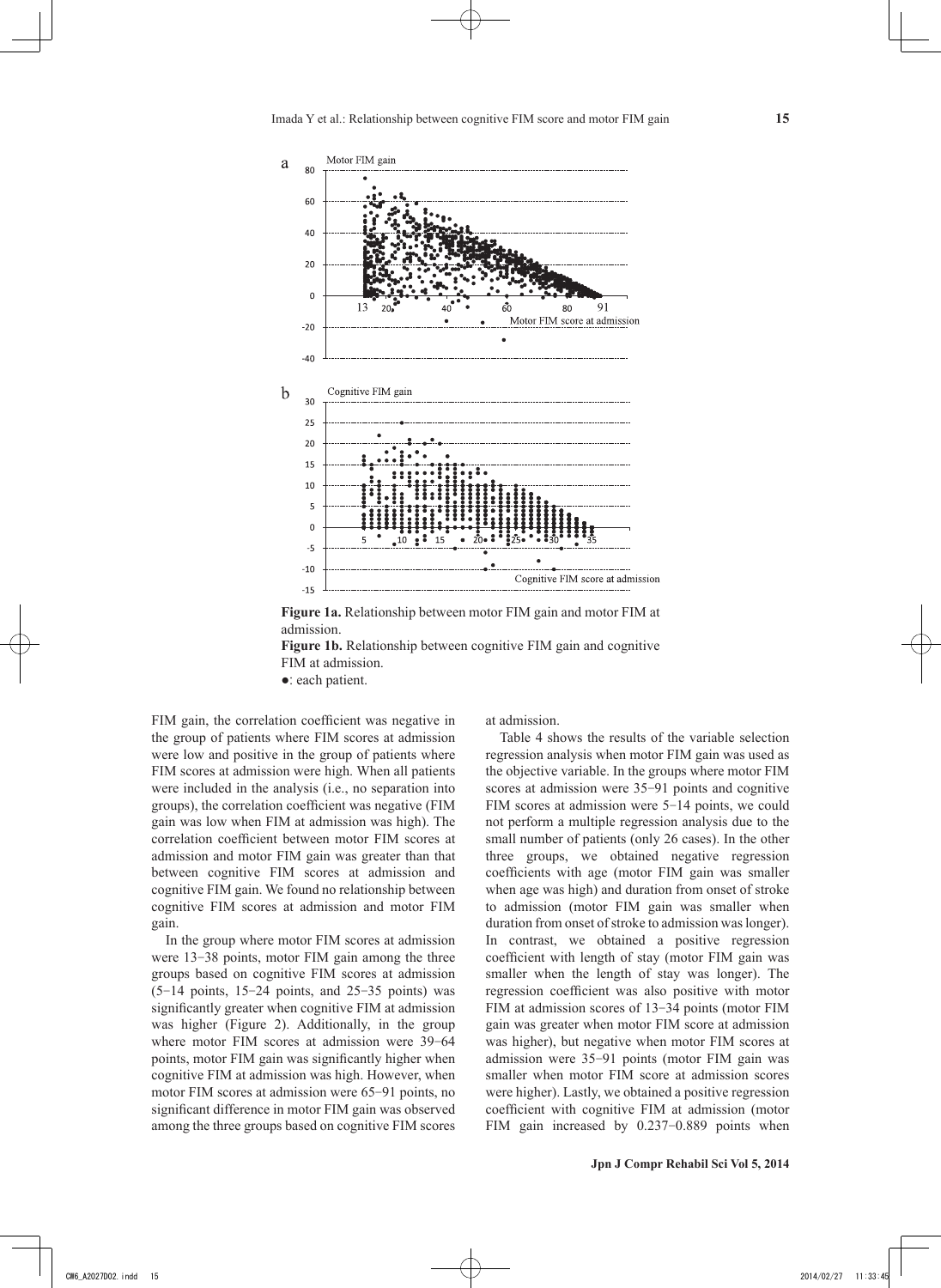| A                                   | B                                   | Patient                                 | Correlation<br>coefficient | Significance |
|-------------------------------------|-------------------------------------|-----------------------------------------|----------------------------|--------------|
| FIM score at admission              | Cognitive FIM score at<br>admission | All patients                            | 0.714                      | p < 0.001    |
|                                     |                                     | All patients                            | $-0.343$                   | p < 0.001    |
| Motor FIM score at<br>admission     | Motor FIM gain                      | Motor FIM score at admission 13-34      | p < 0.001                  |              |
|                                     |                                     | Motor FIM score at admission 35–91      | $-0.802$                   | p < 0.001    |
|                                     |                                     | All patients                            | $-0.468$                   | p < 0.001    |
| Cognitive FIM score at<br>admission | Cognitive FIM gain                  | Cognitive FIM score at admission $5-14$ | 0.111                      | n.s.         |
|                                     |                                     | Cognitive FIM score at admission 15–35  | $-0.582$                   | p < 0.001    |
| Cognitive FIM score at<br>admission | Motor FIM gain                      | All patients                            | $-0.039$                   | n.s.         |

#### **Table 3.** Correlation detection.

A, B: relationship between A and B; Significance, Spearman's rank correlation coefficient; n.s, not significant.

**Table 4.** Variable selection regression analysis with motor FIM gain as the objective variable.

|                         | Motor FIM score at admission                                                                                                                                                      |                | $13-34$ points | $35 - 91$ points |                 |  |  |
|-------------------------|-----------------------------------------------------------------------------------------------------------------------------------------------------------------------------------|----------------|----------------|------------------|-----------------|--|--|
|                         | Cognitive FIM score at admission                                                                                                                                                  | $5-14$ points  | $15-35$ points | $5-14$ points    | $15-35$ points  |  |  |
|                         | Number of patients                                                                                                                                                                | 230            | 159            | 26               | 722             |  |  |
|                         | Age                                                                                                                                                                               | $-0.582(40.5)$ | $-0.499(31.8)$ |                  | $-0.092(23.5)$  |  |  |
| variable<br>Explanatory | Duration from onset of stroke to admission                                                                                                                                        | $-0.243(7.0)$  | $-0.210(5.9)$  |                  | $-0.155(30.4)$  |  |  |
|                         | Length of hospital stay                                                                                                                                                           | 0.147(28.0)    | 0.160(26.0)    |                  | 0.069(44.0)     |  |  |
|                         | Motor FIM score at admission                                                                                                                                                      | $0.600(-8.2)$  | 0.520(11.1)    |                  | $-0.551(571.7)$ |  |  |
|                         | Cognitive FIM score at admission                                                                                                                                                  | 0.889(5.4)     |                |                  | 0.237(21.5)     |  |  |
|                         | Constant                                                                                                                                                                          | 32.7           | 41.9           |                  | 50.2            |  |  |
|                         | Adjusted R square                                                                                                                                                                 | 0.373          | 0.337          |                  | 0.693           |  |  |
|                         | Number, Regression coefficient (F-static); –, not selected as an explanatory variable; /, multiple regression analysis<br>could not be performed due to small number of patients. |                |                |                  |                 |  |  |

cognitive FIM at admission increased by 1 point).

#### **Discussion**

Since there was a significant positive relationship between motor FIM at admission and cognitive FIM at admission, we stratified these two parameters into nine separate groups (three groups per parameter), and compared motor FIM gain in these groups . In patients with motor FIM scores at admission of 13-38 points and 39-64 points, motor FIM gain was significantly higher in the group that had high cognitive FIM scores at admission. We then did a variable selection multiple regression analysis in order to exclude the effect of confounding factors. In severe cases where motor FIM at admission scores were between 13 and 34 points and where cognitive FIM scores were between 5 and 14 points, we found that aside from age, duration from onset of stroke to admission, length of stay, and motor FIM at admission, cognitive FIM at admission affected



Figure 2. Motor FIM gain stratified into nine groups Numbers, FIM gain (mean  $\pm$  standard deviation); P, Motor FIM gain among the three groups of cognitive FIM at admission (Kruskal-Wallis test).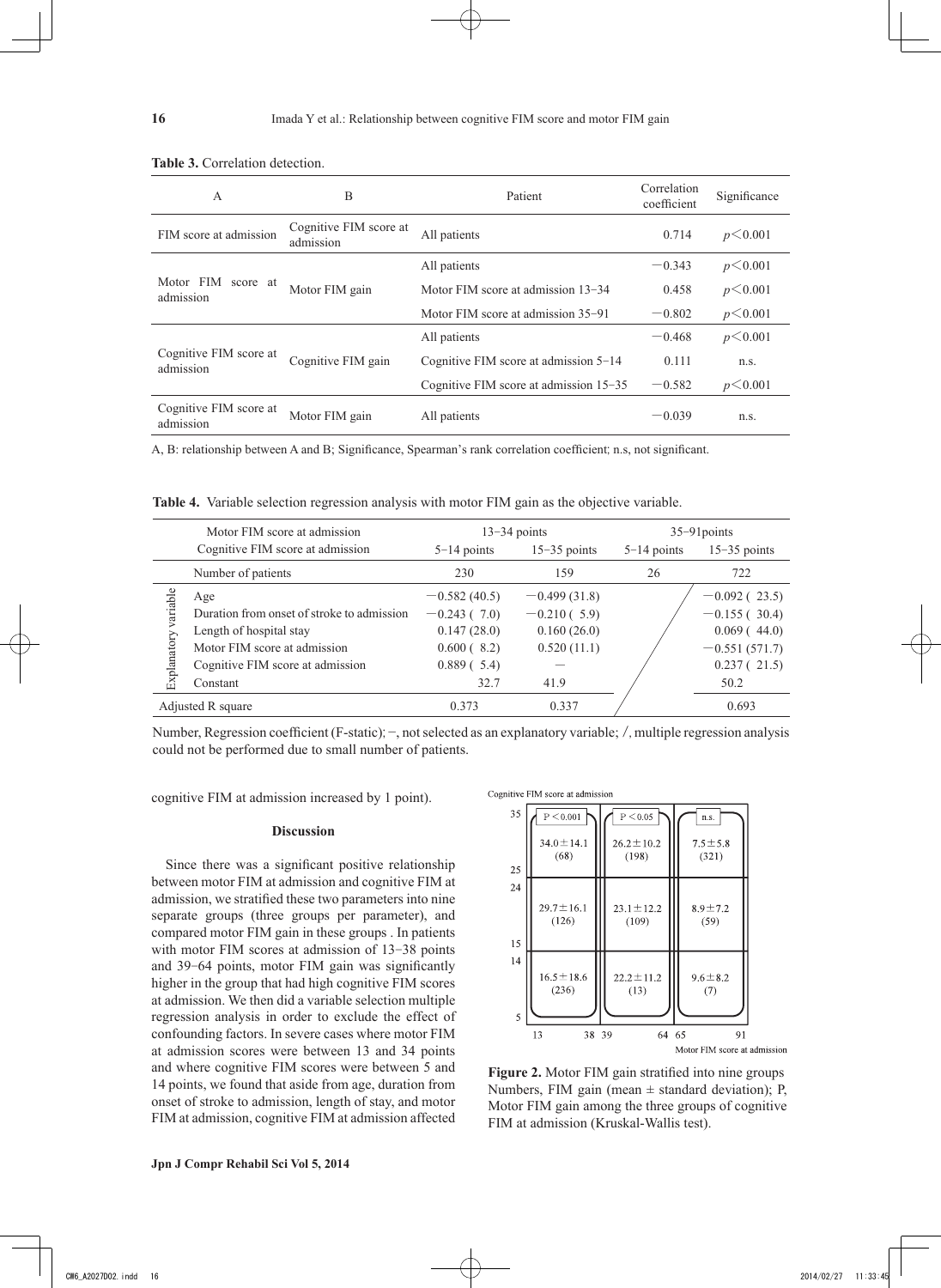motor FIM gain. More specifically, motor FIM gain was found to increase by 0.889 for each increase (by one) of cognitive FIM at admission.

The conclusion of Sogawa et al [7] differs from that of the present study. Specifically, the previous study analyzed national data from *Kaifukuki* rehabilitation wards in Japan and found there was no significant difference in motor FIM gain between the dementia group and the non-dementia group in patients with stroke. In this prior study, an attending physician determined the overall presence or absence of dementia using dementia tests like the Mini Mental State Examination (MMSE) or the Hasegawa intelligence evaluation scale revision (HDS-R). Although, among the 1,347 (70.5%) patients in the dementia group who received significantly less rehabilitation and were significantly older in age when compared to the 564 (29.5%) patients in the non-dementia group, there was no significant difference in motor FIM gain between the two groups. However, because FIM gain will be altered when FIM at admission varies, it is important to distinguish whether there is a significant difference in FIM scores at admission between dementia and non-dementia groups; this necessary measure was not mentioned by Sogawa et al. [7].

Only few studies have reported that cognitive functions of patients with stroke can affect motor FIM gain [2-6]. As mentioned earlier, these studies were all conducted overseas with the exception of one report coming from a hospital in Japan. The reasons why these studies are few in number could be explained by the relationship between motor FIM and cognitive "FIM" and "FIM gain is small in patients with high FIM scores at admission".

Even if reports have proved that the motor FIM gain of patients with stroke is small in patients with low cognitive FIM scores at admission, the relationship between motor FIM and cognitive FIM would lead one to think that motor FIM, instead of cognitive FIM, affects motor FIM gain. This can be addressed by employing either a multiple regression analysis or stratification. However, stratification cannot correct the effects of confounding factors. For example, in patients with low cognitive FIM at admission there is a possibility that motor FIM gain becomes small because of the elderly patients included in the group. The multiple regression analysis also has limitations in that the relationship between motor FIM gain and explanatory variables, such as age [8, 9] and motor FIM at admission (Fig. 1a), are not linear. In previous reports, multiple regression analyses designated training time and total FIM scores at admission as explanatory variables and total FIM gain as the objective variable; multiple regression analyses were said to be separated into two groups based on total FIM score at admission [11]. In the present study, we classified cognitive and motor FIM scores at admission into four groups. If the multiple regression analysis was performed using FIM gain as the objective variable in all patients [12], the regression coefficient of FIM at admission would become negative leading to a wrong conclusion that good ADL is related to poor outcome.

Lastly, the few reports [2-6] that concluded that motor FIM gain was large when cognitive function was good, used FIM effectiveness as a measure (motor FIM gain/(91 points-motor FIM at admission) [13]) instead of FIM gain. FIM effectiveness is expressed as a percentage that reflects the actually achieved improvement out of the total potential improvement.

The current study has several limitations that should be addressed. First, our results were derived from data obtained from one hospital, which might be considered as a drawback. However, one report [11] has stated that even if a study finds a positive correlation between training time and FIM gain in several hospitals, if the data from many hospitals with different rehabilitation programs are mixed, the association of training time and FIM gain become unclear. Thus, detailed examination in one hospital, such as the investigation in the current report, may be better than research conducted across multiple centers.

We did not study HDS-R and MMSE. However, it has been reported that cognitive FIM can be used for the evaluation of cognitive function in patients with stroke [14].

There is also a possibility that the results we observed may become different if the stratification of the groups were different. Using 4 increments in this study, we found that motor FIM gain was the largest in motor FIM scores at admission of 33-36 points; however, in a study by Sonoda et al. [15], motor FIM gain was the largest in patients with motor FIM scores of 30-40 points. We stratified our data differently for each study, but we are still not clear on what level of stratification is optimal.

Another point that remains unclear is the reason why the group with motor FIM scores at admission of 33-36 points had the maximum motor FIM gain.

We also did not take into consideration the presence or absence of hemispatial neglect and aphasia [16].

In the current study, FIM gain was used as an outcome measure instead of FIM efficiency. Since FIM efficiency reflects the speed of improvement, FIM efficiency is used more often than FIM gain [1]. However, FIM efficiency is susceptible to the length of stay. Therefore, FIM gain within a limited time (e.g., FIM gain over 2 months) may more properly reflect the speed of improvement [17].

Moreover, we were not able to exclude the effects of confounding factors, such as comorbidity and impairment, since it is difficult to perform a multiple regression analysis with all of the factors that may affect motor FIM gain included.

Lastly, it is not clear whether extending the length of stay and giving intensive training for patients with